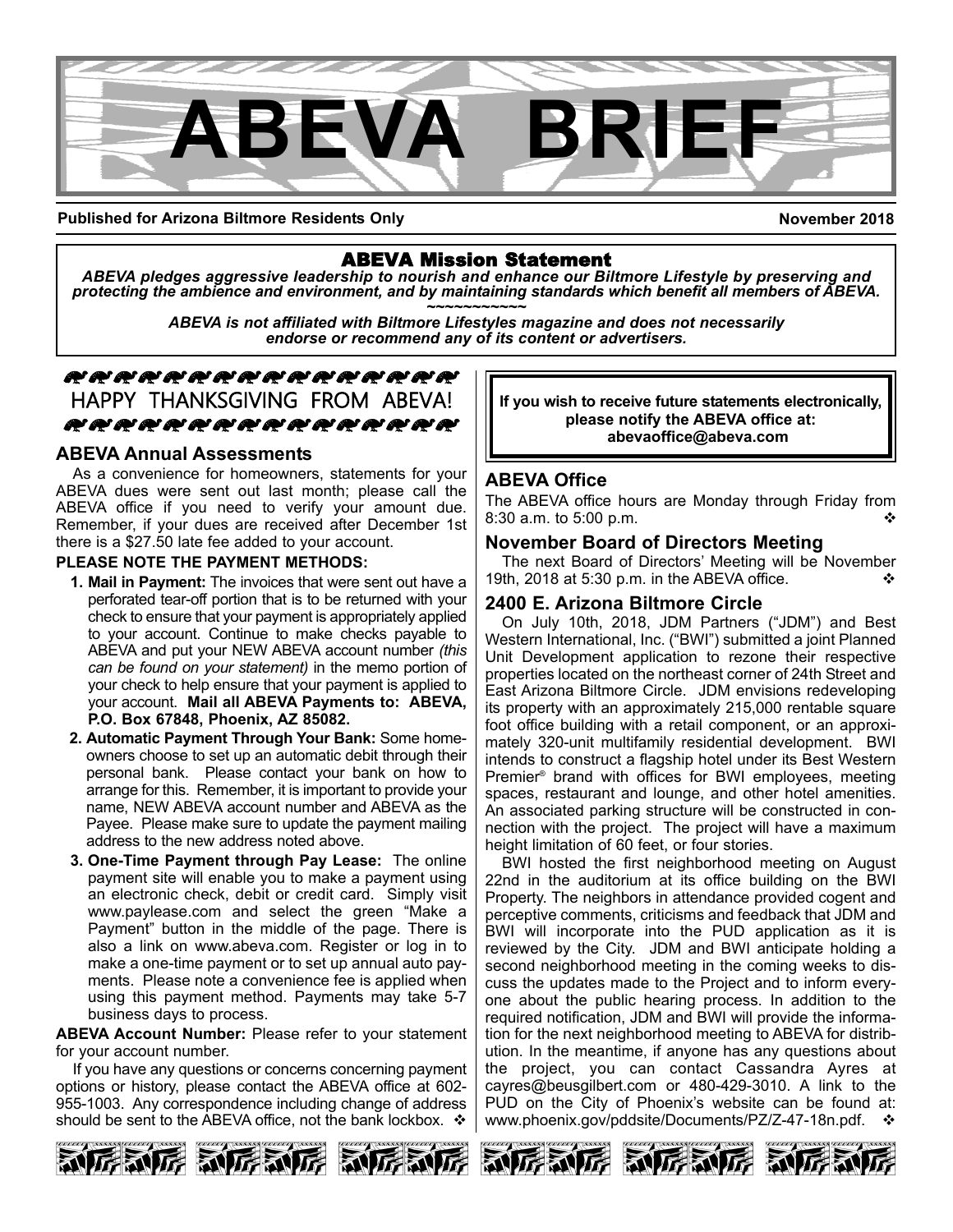





We live in a generally safe area, but homeowners must exercise vigilance to keep it that way. Lock doors, set your security alarm and light your yard (ideally with motion detector lights). Do not be lulled into a false sense of security if you live in a gated community. Criminals have jumped over walls, and many know gate codes. Should you see anything suspicious, call Roving Patrol at 602-369-4776 or Phoenix Crime Stop at 602-262-6151. Please program these numbers in your phones.

| Monthly ABEVA Patrol Report Recap for September 2018<br><b>Name of Incident</b> | <b>Total Incidents</b>   |
|---------------------------------------------------------------------------------|--------------------------|
| VEHICLE: ABANDONED / DAMAGE                                                     | 1                        |
| <b>ALARM</b>                                                                    | 1                        |
| <b>ATTEMPTED BREAK-IN</b>                                                       | 1                        |
| <b>BARKING DOG</b>                                                              | 1                        |
| <b>BURGLARY</b>                                                                 | 1                        |
| <b>DAMAGE TO PROPERTY</b>                                                       | 2                        |
| <b>DISORDERLY CONDUCT</b>                                                       | 1                        |
| <b>DOOR NOT SECURE</b>                                                          | 4                        |
| <b>GARAGE DOOR OPEN</b>                                                         | 32                       |
| <b>GATE</b>                                                                     | 5                        |
| <b>JUNK, LITTER AND DEBRIS</b>                                                  | 7                        |
| <b>LOST &amp; FOUND</b>                                                         | 4                        |
| <b>LOUD NOISE</b>                                                               | 1                        |
| <b>OTHER</b>                                                                    | 4                        |
| <b>PARKING VIOLATION</b>                                                        | 2                        |
| <b>POLICE - FIRE - EMS ON SITE</b>                                              | 5                        |
| <b>SOLICITATION</b>                                                             | 2                        |
| <b>SUSPICIOUS PERSON</b>                                                        | 3                        |
| THEFT                                                                           | $\overline{\mathcal{L}}$ |
| TRESPASSING                                                                     | 1                        |
| <b>TOTAL REPORTS:</b>                                                           | 80                       |



#### **MONDAY, DECEMBER 31st, 2018 8:00 p.m. – 1:00 a.m. • Cocktail Attire THE ARIZONA BILTMORE**

#### **2400 East Missouri Avenue • Phoenix, Arizona 85016**

This magical evening begins with a cocktail reception and includes music and dancing with The JJs Band and a three-course dinner. The highlight of the evening will be the once-in-a-lifetime opportunity to dance into the New Year with the full Phoenix Symphony orchestra. A champagne toast, delectable desserts and many other surprises will delight you throughout the evening. Limited Arizona Biltmore Resort & Spa overnight accommodations available for \$199. Contact Louann Phillips at lphillips@phoenixsymphony.org or 602-452-0423 for registration and information.  $\cdot$ 







# **MEETINGS & LUNCHEONS**

# **Biltmore Area Partnership Luncheon**



Because of Thanksgiving and the December Holidays, the November and December Biltmore Area Partnership Networking Luncheon/Annual Meeting will be combined and will be held on Tuesday, December 4th, 2018 at the Arizona Biltmore Golf Club's Adobe Restaurant.

As in the past several years, the Biltmore Area Partnership remembers charities that help the less fortunate during the Holiday Season. This year they will be collecting toys for the Neighborhood Ministries. They help out needy families in the inner city.

Reservations are required by Friday, November 30th. Networking will be from 11:30 a.m. to 12:00 p.m., and lunch will be from 12:00 p.m. to 12:30 p.m. At that time there will be a speech about what is happening with the BAP. The cost is \$30.00 for members and \$35.00 for non-members. For additional information, please call Ed Rossi at (602) 957-6483. Reservations and checks should be sent to Biltmore Area Partnership at 3104 East Camelback Road, #174, Phoenix, AZ 85016. Checks should be made out to Biltmore Area Partnership. v

# **Biltmore Networking Group**

The Biltmore Networking Group monthly happy hour provides an excellent opportunity to meet and network with others in the Biltmore community. There is usually a group of 30-40 residents and professionals including finance, fine arts, government, hospitality, law, marketing, medicine, real estate, technology and many more.

The upcoming happy hours are planned for and November 1st and December 6th, 2018 and January 3rd, 2019 from 5:30 p.m. to 7:30 p.m. at the Lounge inside Rico's American Grill at the Pointe Hilton Squaw Peak located at 7677 North 16th Street, Phoenix, Arizona 85020, or you can reach them by calling 602-997-5850. There is no need to RSVP, and there is never a charge to attend these events, so please feel free to stop by.

If you have any questions or would like to receive monthly announcements, please contact Shahpar at biltmorenetwork@gmail.com. v

# **Biltmore Lunch Bunch**

The Biltmore Lunch Bunch (BLB) will meet on Friday, November 2nd. BYOM (Bring Your Own Money), order off the menu with full-sized portions at regular price or 1/2 sized portions at an adjusted price. If you are new to the luncheon or haven't been by for a while…well, they encourage you to stop by and enjoy lunch with them. The dress is casual.

The December luncheon will be December 7th and will feature a small holiday gift exchange.

Carla Hancock is the coordinator for Biltmore Lunch Bunch. If you have any questions or if you would like to be added to the list to receive reminders about the Biltmore Lunch Bunch, contact Carla Hancock at 602-350-1351. Please RSVP to CarlaHancock@cox.net. v  $\diamond$ 

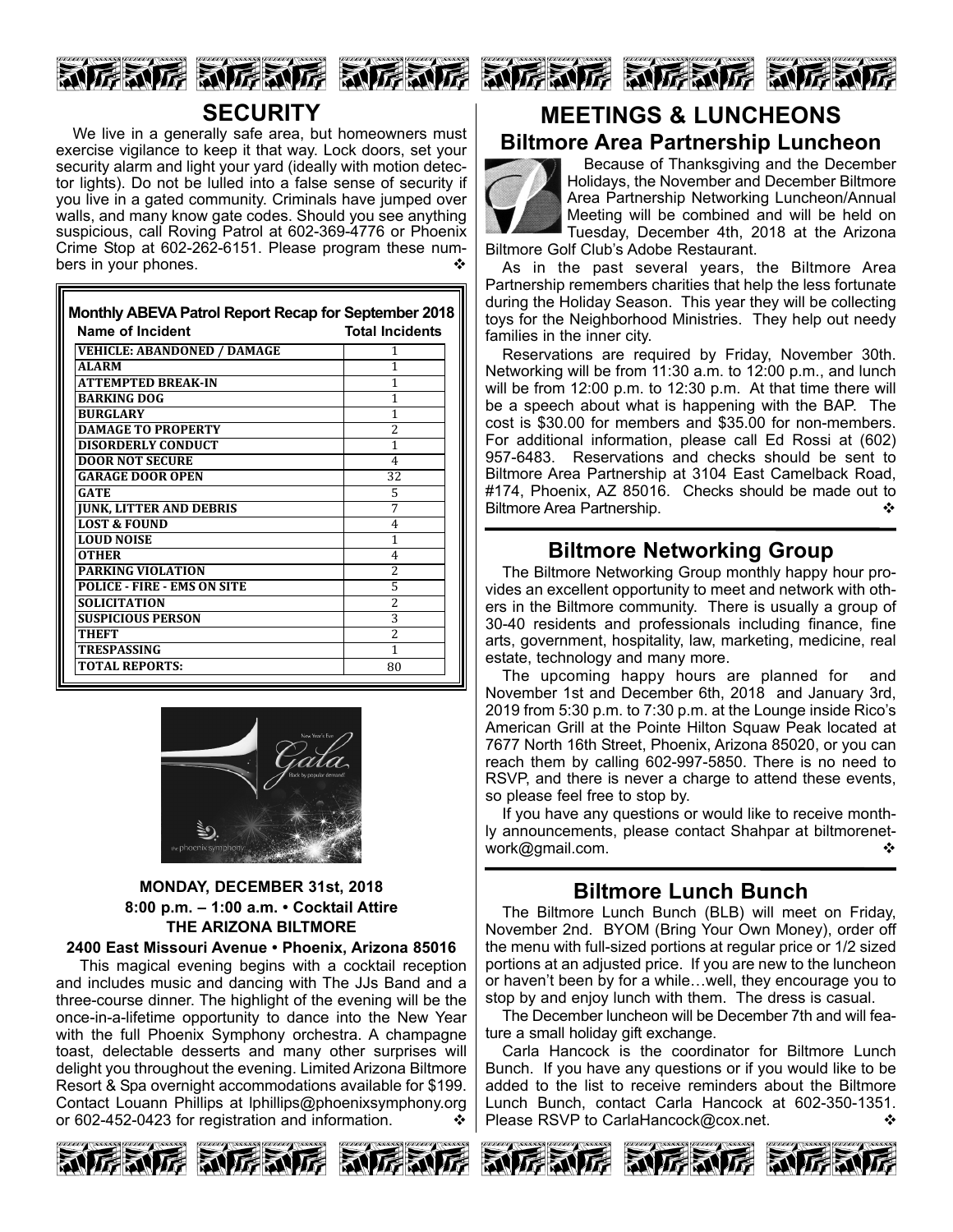

# **SPECIAL OFFERS AND EVENTS November 2018 at the Arizona Biltmore, A Waldorf Astoria Resort**

**Thanksgiving:** Begin your Thanksgiving Day with the annual Turkey Burner 5k or choose to dine and give thanks in Wright's at the Biltmore, Frank & Albert's or in the historic Gold Ballroom. Learn more online at arizonabiltmore.com/seasonal-events.

**Annual Tree Lighting:** Join the Biltmore resort as they welcome the holiday season at the Annual Tree Lighting Ceremony! There will be kid-friendly activities, live performances, food, beverages and a visit from Santa and Mrs. Claus! The event will be Friday, November 23rd, 2018 from 5:00 p.m. to 8:00 p.m. Valet Parking is \$7.

**Sugarplum Fairy & The Royal Queen's Tea:** Experience the scenes and characters of the Nutcracker Suite while enjoying a Holiday Tea Menu, performed by Ahwatukee Foothills Ballet on Sunday, November 25th. Registration begins at 12:30 p.m. Inclusive pricing: Adults \$85 and children (ages 3-5) \$50. Reservations are required. To reserve your seat, call 602-954-2572.

**Lilly Pulitzer's 87th Birthday Celebration:** Pink Saguaro, the only Lilly Pulitzer store in Arizona, is throwing a birthday party to celebrate what would have been Lilly's 87th birthday on Saturday, November 10th from 11:00 a.m. to 5:00 p.m.

**Happy Hour History Tours:** Kick off your weekend with a happy hour like no other! Happy Hour History Tours begin every Friday at 6:00 p.m. While enjoying refreshing libations, the Historians will share highlights of this Arizona landmark's storied past since opening in 1929, involving celebrities, worldly dignitaries and U.S. Presidents. The cost is \$25/adults (includes two cocktails) and \$12/children (includes two refreshments). Reservations are required and can be made by calling the concierge at 602-955-6600.

**Happy Hour at Frank & Albert's:** Your favorite local spot for happy hour is right around the corner. Join your friends and neighbors for beer, wine, crafted cocktails and appetizers from the chef starting at \$4 daily from 2:00 p.m. to 6:00 p.m.  $\cdot\cdot\cdot$ 

# **Arizona Biltmore Golf Club Events**

November is here, and the holidays are already upon us. If you haven't booked your holiday party at The Adobe Restaurant, there's still time to do so by visiting www.azbiltmoregc.com or www.theadoberestaurant.com. Here are just a few of the things happening at the Club.

**Golf Course Overseeding Dates:** The Adobe Course is now open from overseeding and looks great. October rains really helped produce a lush playing surface. The Links Course will reopen from overseeding on November 12th and will be cart path only through November 18th.

**Congratulations to Tina Tombs:** The Biltmore Golf Club's very own Tina Tombs has been named the 2018 recipient of the "LPGA National Teacher of the Year" award. A former LPGA Tour player whose only career win came at the 1990 Jamie Farr Toledo Classic, Tombs has been an LPGA Resident Instructor at the Arizona Biltmore Golf Club since 2003 and Director of Instruction there since 2009. She has developed a state-of-the-art educational system at the club, while implementing programs at all levels, ranging from youth to amateurs, and from women and businessmen to professionals. Way to go Tina!

**Playing Spots Available for Glen Campbell Memorial Celebrity Golf Outing:** The Glen Campbell Memorial Celebrity Golf Outing to benefit The Kim and Glen Campbell Foundation will take place on Tuesday, November 13th at the Arizona Biltmore Golf Club. The Golf Outing will help fund the research of Daniel J. Levitin: Neuroscientist, Musician, Author of This is Your Brain On Music and one of the world's leading research scientists studying music and its effects on the brain. Registration is now open for golfers and sponsorship by visiting www.planmygolfevent.com/32164-Glen\_Campbell\_Memorial.

**New Adobe Menu:** Our fall menu is now available and features several new items, as well the return of some of our seasonal favorites like the Reuben, their signature gluten-free Blue Corn Cakes and the Southwest Salad.  $\bullet$ 

# **ABEVA Board of Directors**

**James Bell, President Steven Helm, VP/Secretary Judith Shafkind, Treasurer Bill McKay, Director Arnold Braasch, Director Will Hawking, Director**

#### **ABEVA Office Information**

**2525 East Arizona Biltmore Circle, Building D, Ste. 145 Phoenix, Arizona 85016 Hours Mon.-Fri. 8:30 am-5 pm 602-955-1003 phone 602-955-1144 fax**

> **Carol Jones Executive Director**

The *ABEVA Brief* Editor Carol Jones cjones@abeva.com

**Roving Patrol: 602-369-4776 Police Dept. Non-Emergency: 602-262-6151**

#### **Website Information**

Please visit the website at www.abeva.com. There is a link to pay your annual assessment. You can download many ABEVA documents; CC&Rs, Parking Permission, Architectural Request Form, and more. You may also read board minutes and the *ABEVA Brief* online. ❖

# **Handy Contacts**

City of Phoenix Back-Washing **Department** (Pools) 602.256.3190 Dead Animal Pick-up 602.262.6791 Dog Catcher 602.506.7387 Snake Control 480.894.1625 Fish & Game 602.942.3000 SRP Outages 602.236.8811 Water Department 602.262.6251